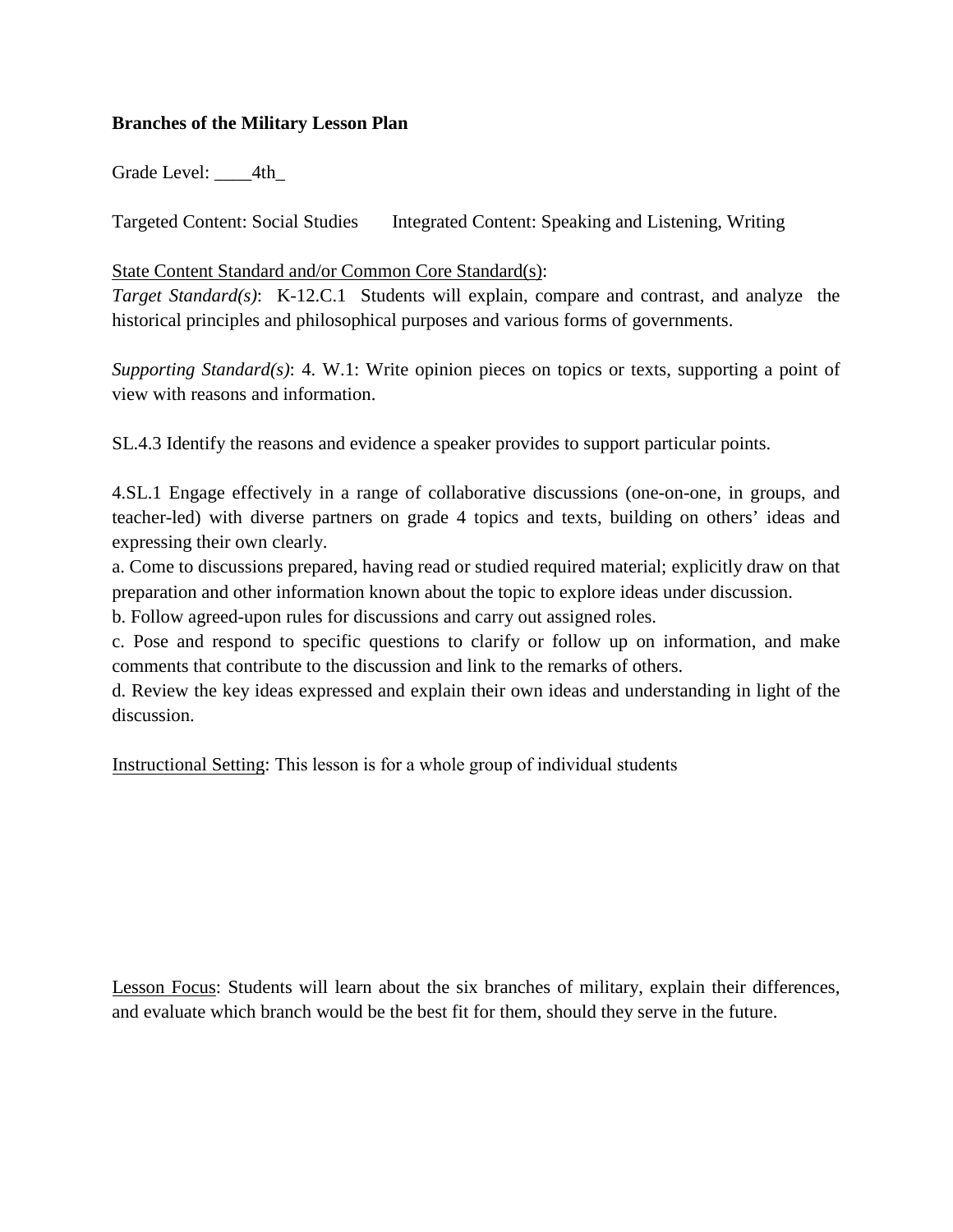## Learning Outcome(s):

As a result of this lesson, students will be able to prepare a speech for the class about why they would do best in a particular branch of government, providing at least 4 supportive reasons from the PowerPoint and discussion, personal experience, and/or individual research.

## Assessment Measures:

List assessments that will be used during and/or after the lesson. Divide them into the following two types of assessment:

*Formative Assessment(s)*: word generator, list of possible ideas of reasons why, audience paper *Summative Assessment(s)*: rubric for speech

# Differentiation:

If students complete their speech early, or within class time, can continue learning about the history of the branches using this handout:<http://www.lessonsnips.com/docs/pdf2/armedforces.pdf>

Students who struggle with presenting in front of the class may decide to give their speech at a separate time, one-on-one with the teacher. Students who struggle with writing their ideas down on paper can provide a bulleted list of reasons why instead of just writing out their whole speech. You can challenge kids to memorize their speech or use an outline of major points.

# Materials:

Word generator, computer, PowerPoint, rubric, paper, pencil, possibly notecards and tape recorder

# Introduction:

Ask the students "What words do you know that are related to the military?" You may use any online word generators (wordart.com, wordle.com, worditout.com) to make a word generator over the words that your students mention in whole-class discussion. After word ideas start slowing down, you can use this as a formative assessment over what your students already know.

#### Procedures for Teaching and Learning:

- 1. Start the lesson with the introduction or word generator
- 2. Teach the branches of the military using the PowerPoint as an illustrative aid.
- 3. At the end of the lesson, ask students to:

a. Recall the six branches of the military